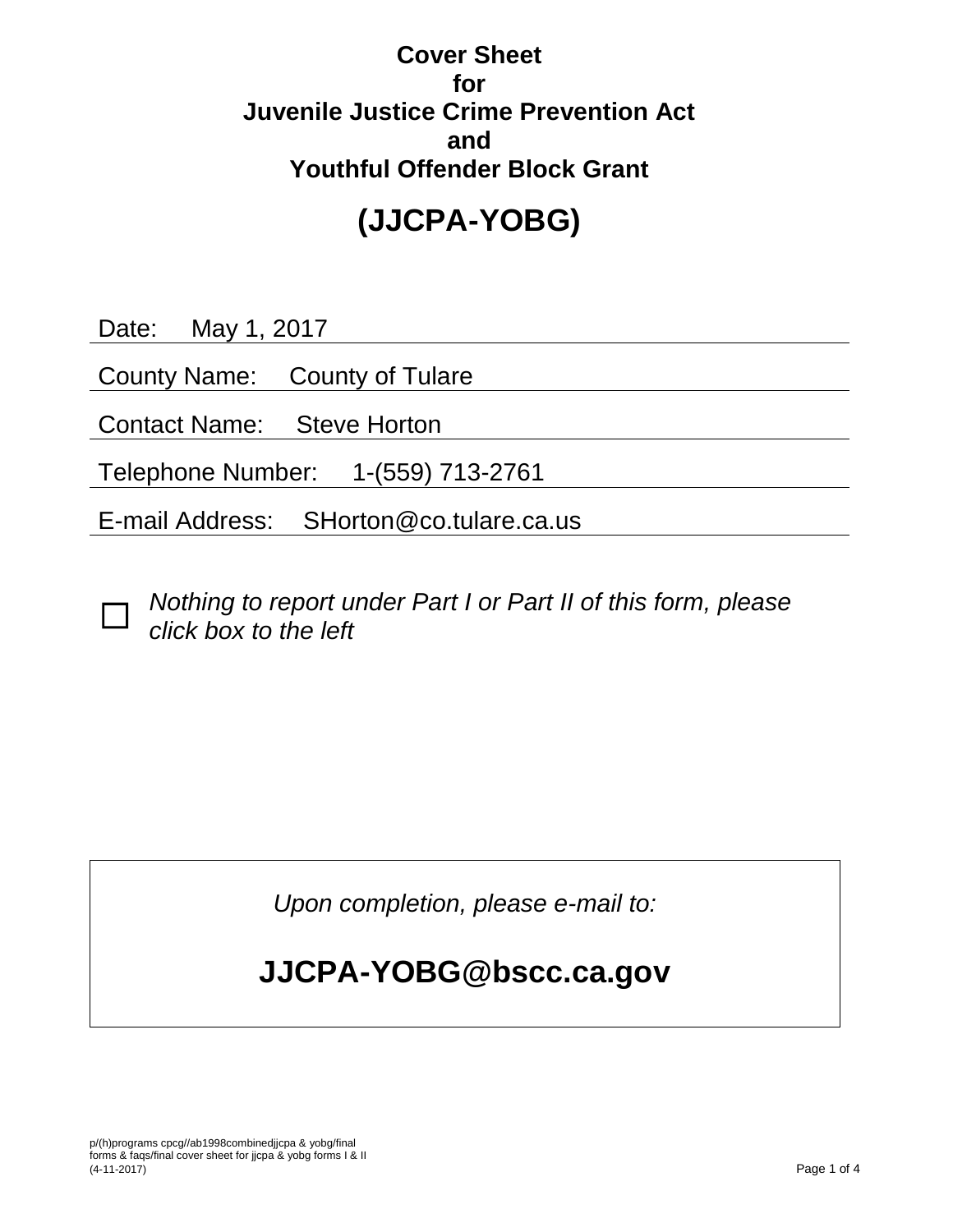#### **Part I. Juvenile Justice Crime Prevention Act (JJPCA)**

- A. Please provide a copy of your most recent *Comprehensive Multiagency Juvenile Justice Plan* that has been modified to remove program-related information that is no longer relevant.
- B. For any new program, strategy and/or system enhancement that is not already included in your *Comprehensive Multiagency Juvenile Justice Plan* but will now be supported with funding from the Juvenile Justice Crime Prevention Act (JJCPA), provide a name and description below. For each program, strategy, or system enhancement that will now be funded through the JJCPA program, identify the body of evidence that demonstrates its effectiveness at reducing delinquency and addressing juvenile crime.

*The template below should be copied as many times as needed in order to capture every new program, strategy and/or enhance to be funded by JJCPA.*

#### **Name of the new program, strategy and/or system enhancement:**

Expansion of the Ember Aftercare Program to include Juvenile Readiness for Employment through Sustainable Education and Training (RESET) Program.

#### **Evidence upon which the new program, strategy and/or system enhancement is based:**

The Juvenile Readiness for Employment through Sustainable Education and Training (RESET) Program is based on and mirrors the Department's successful Adult RESET Program.

Based on department tracking data, individuals who successfully completed the RESET Program and immediately obtained employment were less likely to re-offend as evidenced by the following 2015 and 2016 statistics

The 2015 Adult RESET Program had a total of 113 participants. Of those 113 participants, 11 were convicted of a new offense for a recidivism rate of 9%. For 2016, the Adult RESET Program had 185 participants, with 23 being convicted of new offense for a recidivism rate of 12%.

Similar, if not better, results are expected with the implementation of a juvenile version of the RESET Program.

#### **Description of the program, strategy and/or system enhancement:**

The Juvenile Readiness for Employment through Sustainable Education and Training (RESET) Program is a Job Readiness and Work Entry Program provided by the Tulare County Probation Department that strives to break the cycle of re-offending by providing opportunities that lead to jobs not jail.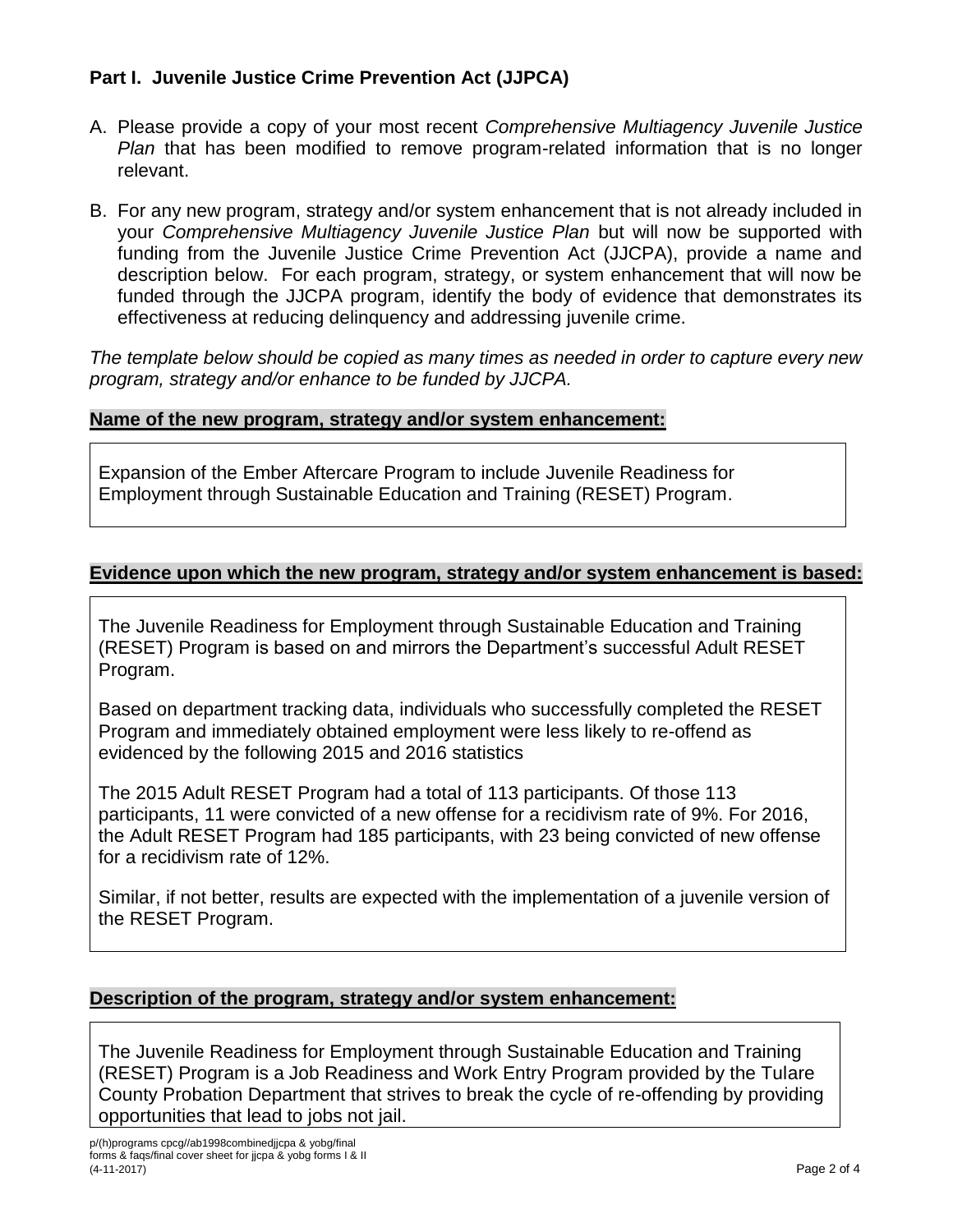RESET Program participants are assessed for areas of interest and aptitude, then a determination is made as to which of our work partners can best help them take that first step toward employment. RESET's partners range from:

- Transitional work organizations
- Placement agencies
- Job training centers
- Life coaches, and other resources within the community

The curriculum used in the RESET program is designed as the first step toward helping to prepare those seeking entry-level jobs in the workplace by developing the skills and knowledge that are essential for success. The core soft skills curriculum, along with ancillary components that include assessment and screening, industry customized training, case management, career coaching and ongoing retention and advancement support, will enable entry-level workers to not only demonstrate their readiness to successfully enter the workplace, but retain and advance in their positions.

Program goals include:

- Provide persons re-entering the community with the skills, knowledge and resources to obtain and retain employment
- Act as an umbrella organization for re-entry programs and initiatives for returning citizens
- Establish a strong network of partner organizations to promote community-wide collaboration in re-entry
- Create programming and training that best suits the needs of returning citizens.